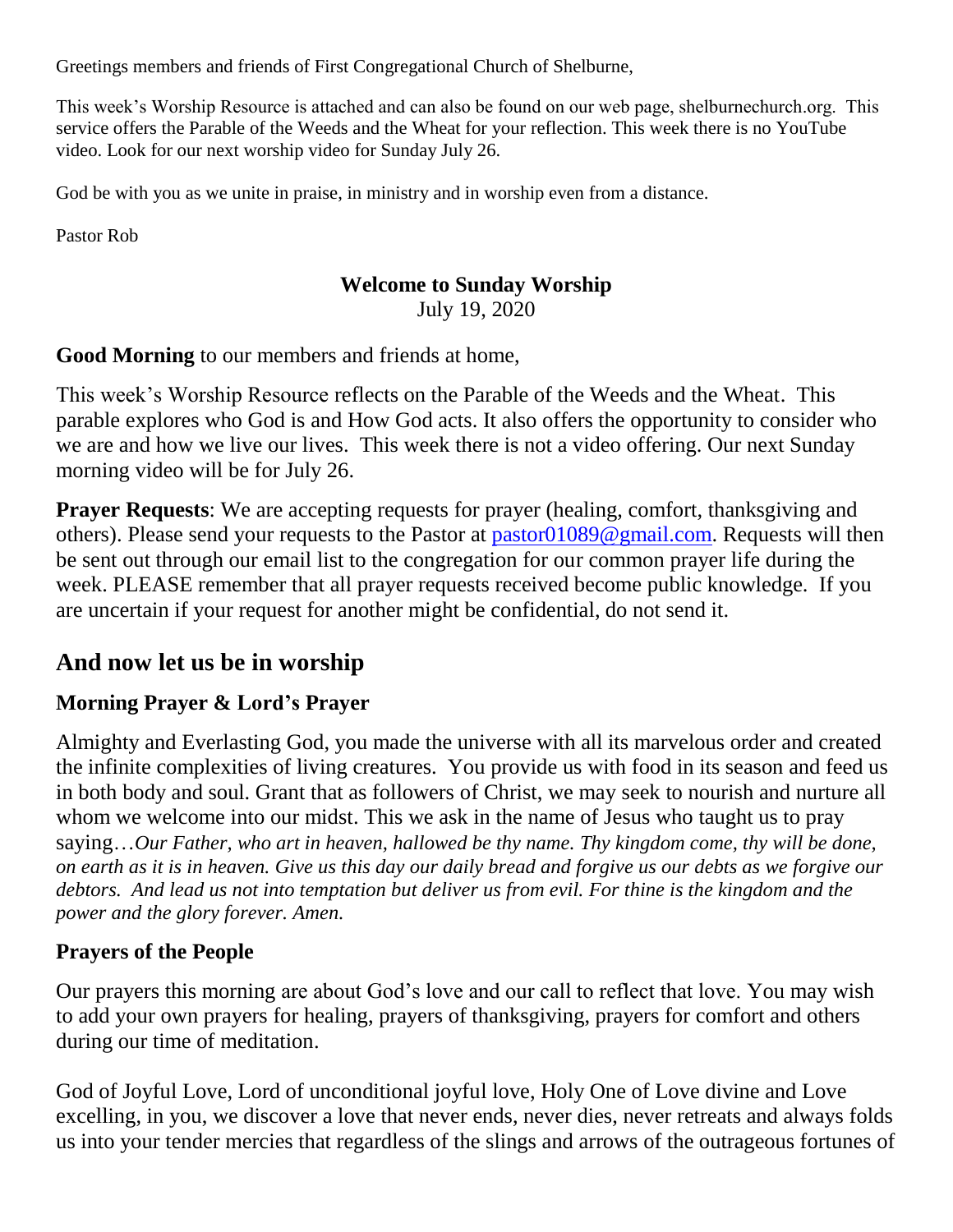this our unpredictable, exceptional, confusion of this our life we may be lifted up. Even when we come away from the storms of life, wet and bedraggled, barely able to walk or even to breathe, your joyful, unconditional, healing love may bring us strength and set us once again upon our intended journey. And when our time in this world draws to a close, when life's little day ebbs out, your unconditional, compassionate love may bring us the quiet peace of coming home.

God of Joyful, Unconditional, healing and compassionate Love, in us your love finds a welcome home. Grant that your mountain of love may be reflected in the blush of romance, the abiding love of spouses, the deep love for our children and our parents, the love we share for our friends and all those with whom we are close to. In us, loving God, may your broad, expansive love take hold of us. That we may love our neighbors, whoever they may be, and wherever they may dwell. May helping to meet their needs and tend to their welfare be the desire of our hearts borne of the love you have for all your people. In us, loving God, creator of heaven and earth, who has entrusted us with the stewardship of your creation, may we live to bring life to our environment, not because it will ultimately benefit us, but because this is your world, and to our listening ears, all nature sings, and around us rings your music of the spheres. God of joyful, unconditional, healing, compassionate and creative love, Holy One of Love divine and Love excelling, in our gratitude, may we always be beacons of your love for all your people and all you have created, and in our love for others, hear now these prayers……

God of Love, let us walk with you and hear your clear winning word of love that our way in this world will be one of joyful, unconditional, healing, compassionate and creative love. For the sake of Christ. Amen

## **Scripture Reading:** Matthew 13:24-30

Today's Gospel lesson takes place beside the Sea of Galilee. Jesus has gone to sit by the sea, but the crowds that follow him were so large that he commandeers a boat as a makeshift pulpit, speaking to the people as they sit on the beach. Jesus often taught in parables and today's text tells the story of the Parable of the Weeds Among the Wheat.

*He put before them another parable: "The kingdom of heaven may be compared to someone who sowed good seed in his field; but while everybody was asleep, an enemy came and sowed weeds among the wheat, and then went away. So, when the plants came up and bore grain, then the weeds appeared as well. And the slaves of the householder came and said to him, 'Master, did you not sow good seed in your field? Where, then, did these weeds come from?' He answered, 'An enemy has done this.' The slaves said to him, 'Then do you want us to go and gather them?' But he replied, 'No; for in gathering the weeds you would uproot the wheat along with them. Let both of them grow together until the harvest; and at harvest time I will tell the reapers, Collect the weeds first and bind them in bundles to be burned, but gather the wheat into my barn.'"*

> After the reading, you may reflect on this passage and share your thoughts. There is a set of notes concerning this text for your reflection.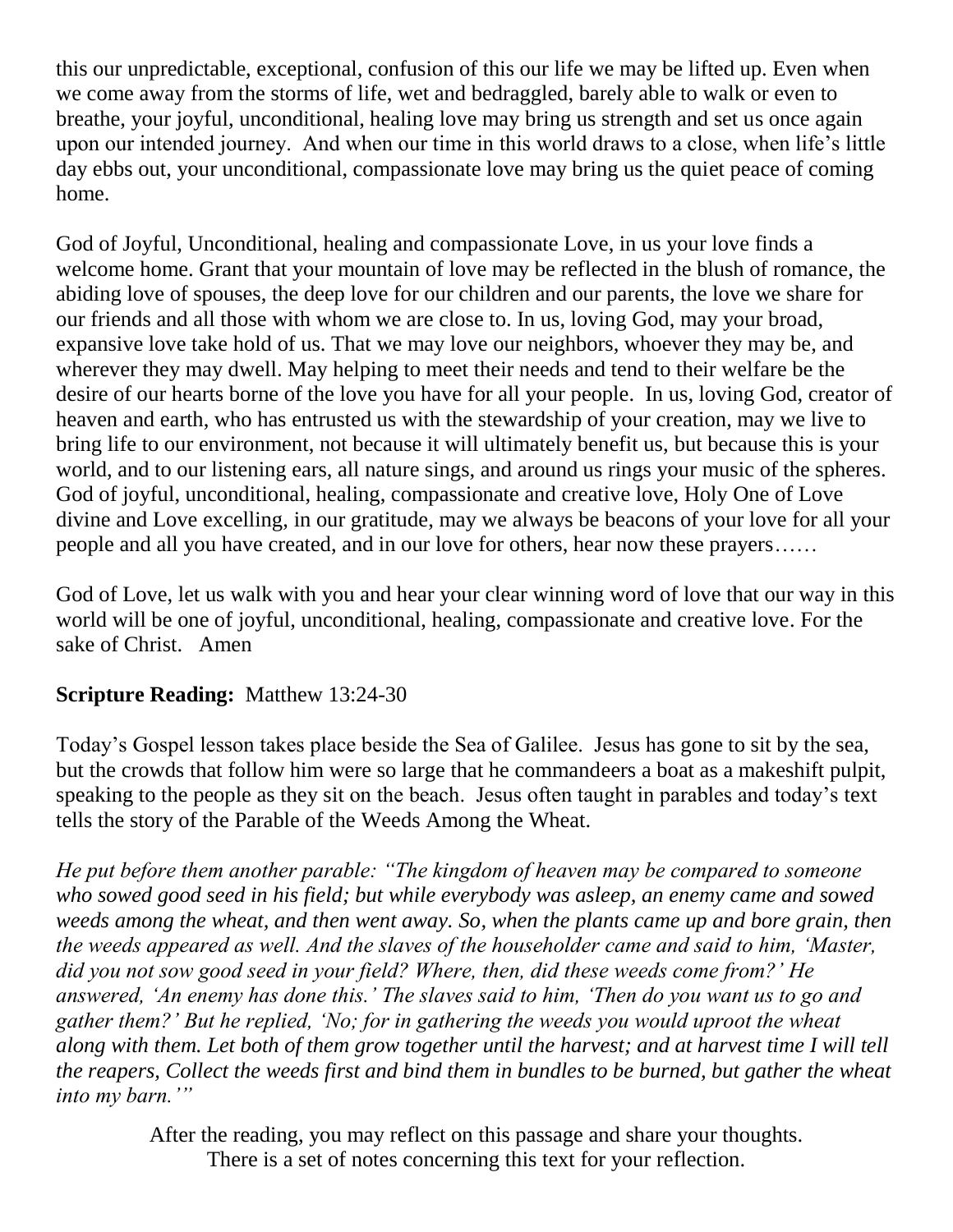#### **Benediction:**

Salvation is of the Lord, Salvation is of the Lord, Salvation is of Christ May your salvation, O Lord, be ever with us.

Patrick of Ireland

#### **Notes on the text**

Is a parable a metaphor or an allegory? Every time I work with a parable from the Gospels, that question is asked. Every time that question is asked, I scratch my head, and I prayerfully consider the inquiry until at last I can bear it no longer and my hand goes to the one book that will silence that relentless, nagging, primal voice that threatens to reduce me to Basic English 101. I open my dictionary and thumb my way to the middle of the a's as the question comes fully to light. So, what exactly is an allegory and what exactly is a metaphor? I am sure that there are many who that can answer that question as easily as reciting the Lord's Prayer. There are others, like me, that while we once learned it, we've misplaced that piece of information and ever since have nodded our heads when the terms are used. Well, you know Rob, metaphorically speaking, this reminds me of the story of the tortoise and the hare. Yep, I know exactly what you mean. So, today, as we seek to come to grips with the parable of the weeds and the wheat, let us remember this: A metaphor makes a single point by way of comparison. Metaphors may include many details. But many of these are incidental to the story. They make the comparison vivid, the story engaging, but they are not the point in themselves and are not intended to contribute to the point being made. Parables are said to be extended metaphors. They have one point. They are not allegories, where everything means something else, and every detail stands for something else. Today's story is a case in point. If we go down the allegorical road, then every detail about the story must mean something. For example: since the weeds and the wheat grow together, and in the end, the weeds are destroyed and the wheat is brought into the barn, what does that say about predestination? If weeds  $=$  bad folk and wheat  $=$ good folk, then from the get go weeds stay weeds and wheat stays wheat. One does not change into the other. So, the weed who thinks it does not want to be a weed cannot change and is doomed from the beginning. And the wheat, who knows the nature of its character, will be brought into God's barn regardless. So, what has happened to transformational power of the Gospel where every repented sinner is forgiven? What about the slaves? Who are they, what do they represent? Allegorically, they might be angels, are angels God's slaves? Might they be us? Those who work for the Lord? Are we slaves? And who is the master and the master's enemy? Is it God and the devil? Does that mean God cannot stop the devil from sowing weeds among the wheat? That God cannot transform the devil's weeds into wheat? Does this not limit God's power, especially since neither the weeds nor the wheat have freedom of choice in this matter? We could do this for some time, parables have always been a battle ground for those who read them as allegories and then extrapolate exclusive, inflexible doctrine from them. But if we decide to see the parable as an extended metaphor, one point, then the thorny issues of the allegorical method fade away as we focus on the one point and what that means for us today, as